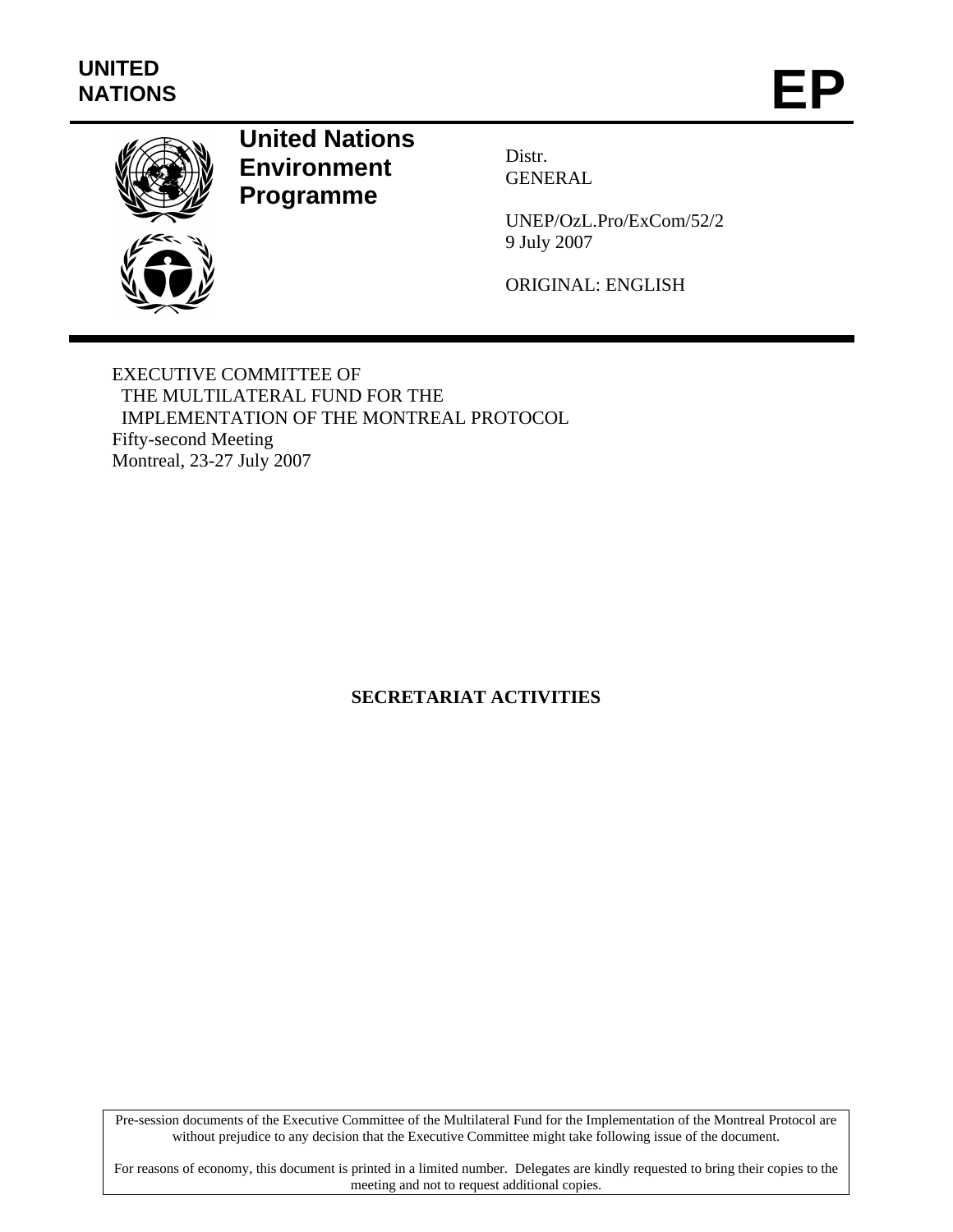# **Notification of the Decisions of the 51st <sup>h</sup> Meeting of the Executive Committee**

1. The report of the  $51<sup>st</sup>$  Meeting, containing the decisions of the Executive Committee, was conveyed to all Executive Committee members, other participants of the  $51<sup>st</sup>$  Meeting and to Parties to the Montreal Protocol. Additionally, decisions related to project approvals and implementation delays were sent to 58 Article 5 countries, and to the relevant bilateral and implementing agencies. A post meeting document summarizing decisions made at the  $51<sup>st</sup>$ Meeting was sent by email to all meeting participants and Parties to the Montreal Protocol, and was placed on the Multilateral Fund's intranet and website. A press release was issued shortly after the meeting.

2. The Secretariat instructed the Treasurer to transfer resources covering all funding requests approved at the  $51<sup>st</sup>$  Meeting to the implementing agencies, and/or to credit them as bilateral contributions of the relevant non-Article 5 Parties.

3. The Secretariat forwarded the report of the Executive Committee to the Open-ended Working Group on the progress made in reducing emissions of controlled substances from process agent uses, including additional information regarding differences between country programme data and Article 7 data and relevant information from the Chemical Technical Options Committee to 27th OEWG (decision 51/35).

4. The Fund Secretariat forwarded to the Technology and Economic Assessment Panel (TEAP), via the Ozone Secretariat, the final report on the evaluation of CTC phase-out projects and agreements (document UNEP/OzL.Pro/ExCom/51/12) so that it could be taken into account in the TEAP's further deliberations on process agents.

5. Following approval by the Chair of the Executive Committee, the Fund Secretariat submitted the report of the Executive Committee on the progress made in reducing emissions of controlled substances from process agent uses (follow-up to decision XVII/6) to the 27th meeting of the Open-ended working Group.

## **Decisions of the 51st Meeting of the Executive Committee requesting certain actions by the Chair**

6. The Chair of the Executive Committee wrote to the UNEP Executive Director (ED) informing him of the Committee's appreciation of the reply received from him on the filling of the P-5 post and informing him of decision 51/39.

# **Review of tasks in preparation for the 52nd Meeting**

7. The Secretariat has undertaken the following tasks in preparation for the  $52<sup>nd</sup>$  Meeting.

## Progress of implementation of country programmes for the year 2006

8. The Secretariat requested national ozone units to provide data on progress of implementation of country programmes for the year 2006, using the format for reporting data approved at the 46th Meeting (decision 46/39). In accordance with decision 50/4, the Secretariat developed and implemented a web-based data reporting format and informed national ozone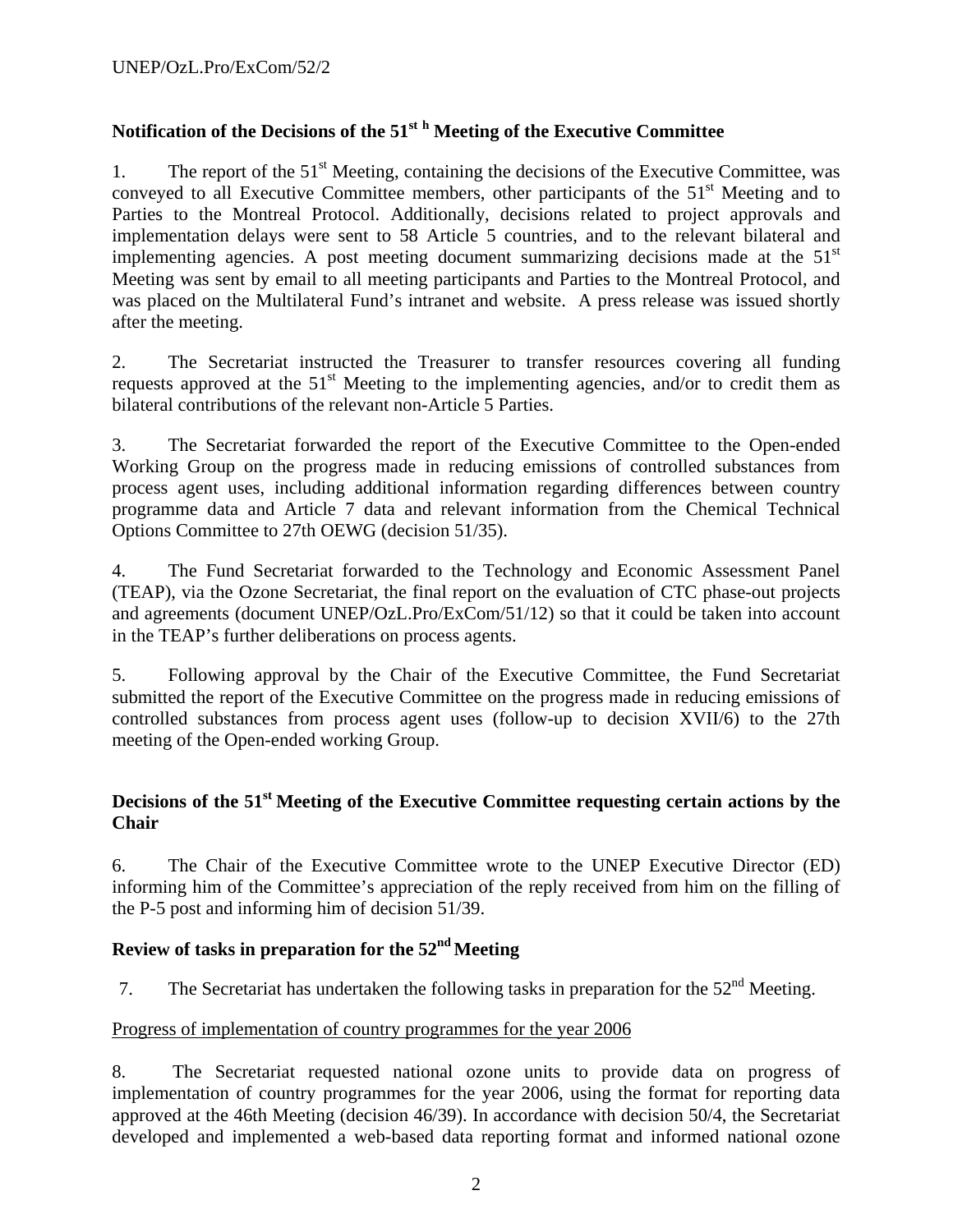officers that they could submit country programme data via the new web-based system. The Secretariat also provided a new manual on how to complete the country programme form: "A Practical Manual for Reporting". Of the sixty-one 2006 progress reports received, five submitted their data via the new web system; some countries had submitted data in advance of the availability of the online system.

#### Status of resources and planning

### *Report on balances and availability of resources*

9. In accordance with decision 31/2 and 41/92, the Secretariat prepared information on the availability of resources (document UNEP/OzL.Pro/ExCom/52/4). This included a review of the obligated and un-obligated balances from completed projects held by agencies and any agency support costs associated with the funds remaining from those completed projects, and a calculation of the total amount of resources available to the Executive Committee for approvals at the 52nd Meeting. Resources consist of cash and promissory notes recorded in the Status of Contributions plus the amount of funds returned from completed projects in the form of balances. Resources available for approvals at the  $52<sup>nd</sup>$  Meeting amounted to US \$77,807,050.

#### *2007 business plans*

10. The Secretariat examined approvals up until the 51st Meeting together with the total level of funds to be requested at the 52nd Meeting in view of the allocations in the 2007 business plan. Document UNEP/OzL.Pro/ExCom/52/5 provides a summary of the pertinent decisions taken at the 51st Meeting and the resulting modifications to the business plans of the agencies, and highlights projects in the business plans that have not been submitted but are needed to assist countries to return into compliance with the current control measures of the Montreal Protocol. An assessment of the forward commitments approved to-date and the additional commitments submitted to the 52nd Meeting for approval was also prepared.

*Final report on priorities for the triennium 2006-2008 beyond the needs identified by the model rolling three-year phase-out plan, taking into account the remaining unallocated funds for the triennium (follow-up to decision 50/6* 

11. Further to decision 50/6, a report was prepared (document UNEP/OzL.Pro/ExCom/52/6) presenting a summary of the priority areas discussed at the 50th and 51st Meetings. The report addresses each priority area taking into account the Committee's consideration of the issues, the HCFC surveys, and relevant reports from the Technology and Economic Assessment Panel (TEAP).

#### *Status of compliance*

12. An annual update of the status of compliance of Article 5 countries was again prepared as document UNEP/OzL.Pro/ExCom/52/7 based on 2006 Article 7 data (31 countries) and for countries that had not submitted Article 7 data, based on 2006 country programme data (28 countries). For those countries that had not submitted 2006 data, latest consumption data was used. In the analysis, the phase-out from ongoing projects was deducted from the last reported consumption in order to indicate the prospects of countries to meet their ODS reduction targets.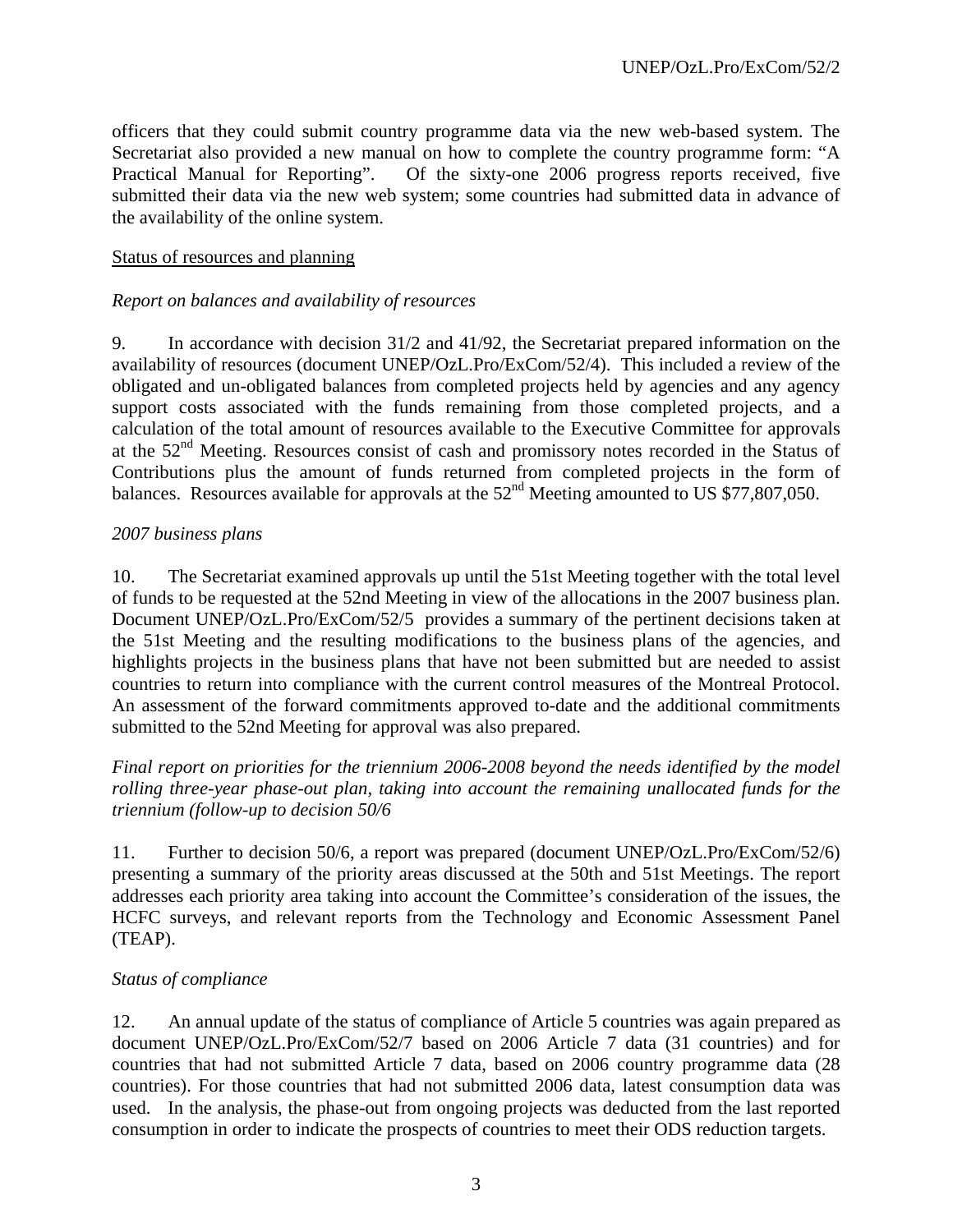## Monitoring and Evaluation

## *Extended desk study on incentive programmes for retrofits*

13. The extended desk study on incentive programmes for retrofit/replacement of refrigeration equipment in the industrial and commercial end-user sectors was presented as document UNEP/OzL.Pro/ExCom/52/8. The objective of the extended desk study was to review the experience available to date in the implementation of incentive programmes approved by the Executive Committee as individual activities under refrigerant management plans (RMPs) in order to determine whether the adopted implementation modality used in completed or well advanced projects has proven to be successful.

## *Final report on the evaluation of the Compliance Assistance Programme (CAP)*

14. The final report on the evaluation of the CAP was prepared by the Senior Monitoring and Evaluation Officer as document UNEP/OzL.Pro/ExCom/52/9. The objective of the evaluation was to review the results achieved, identify the problems encountered in the process of implementation and to determine the effectiveness of CAP in relation to its objectives. The main evaluation issues were defined in the desk study on the CAP evaluation, submitted to the Executive Committee as document UNEP/OzL.Pro/ExCom/49/8.

#### Consolidated progress report

15. The Secretariat compiled data from the implementing and bilateral agencies to summarize the progress made and financial information on projects and activities supported by the Multilateral Fund up to 31 December 2006.

#### Evaluation of the implementation of the 2006 business plans

16. The evaluation of the 2006 business plans of the implementing agencies presented as UNEP/OzL.Pro/ExCom/52/16, was based on the performance indicators adopted in decision 41/93, and the revised weighting in decision 47/51, the targets that were adopted for the 2006 business plans by the Committee through decisions 48/6 to 48/9. It was also based on the implementing agencies' progress and financial reports submitted to the 52nd Meeting of the Executive Committee.

17. The Secretariat sent all national ozone officers a questionnaire regarding the assessment of qualitative performance of implementing agencies vis-à-vis the 2006 business plan. The questionnaire was based on qualitative performance indicators approved at the  $46<sup>th</sup>$  Meeting (decision 46/14) and included a column for ranking of an implementing agencies performance by national ozone units. Following submission to the Secretariat, implementing agencies were given the opportunity to provide their input and the results were included in document UNEP/OzL.Pro/ExCom/52/16.

#### Implementation and submission delays

18. The Secretariat compiled an assessment of progress on projects identified to have implementation delays, based on decisions taken at previous meetings of the Executive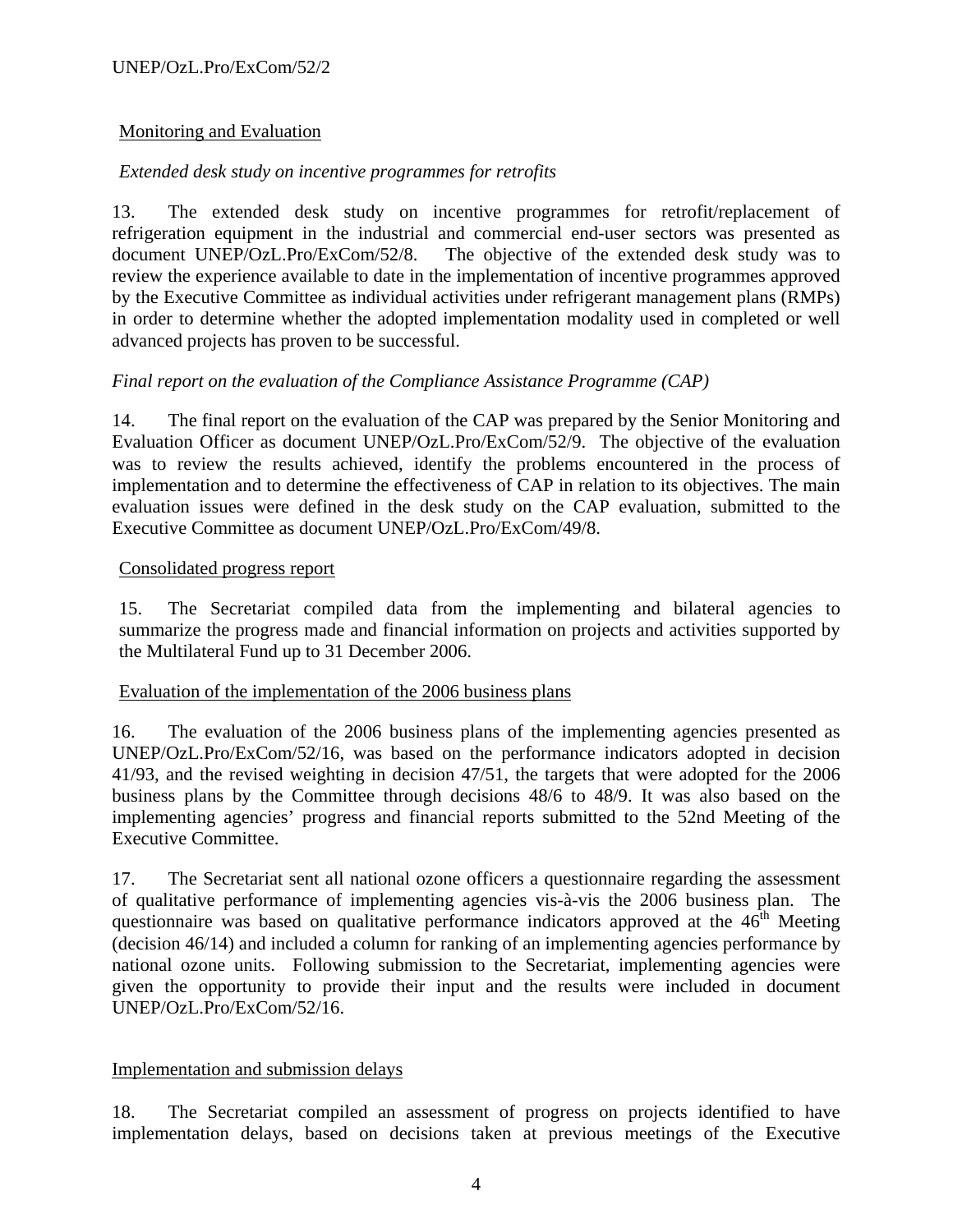Committee as document UNEP/OzL.Pro/ExCom/52/17. In the document the Secretariat also addressed the Executive Committee's request to provide information on the procedures for and previous studies on implementation delays.

19. The Secretariat also prepared a report on delays in the submission of annual tranches and disbursement of funds for tranches and obligations (UNEP/OzL.Pro/ExCom/52/18) to enable the Committee to monitor the approval of annual tranches and the release of funds to implementing agencies.

## Report on implementation of approved projects with specific reporting requirements

20. The Secretariat prepared document UNEP/OzL.Pro/ExCom/52/19 reporting on the progress of specific projects in Argentina, Brunei Darussalam, China, Cote d'Ivoire, Egypt, Guatemala, Haiti, Lebanon, Libyan Arab Jamahiriya, Myanmar and a technical assistance programme for the phase-out of methyl bromide in several African countries. The Secretariat reviewed the progress reports in light of the original project proposals, ODS data reported by the Governments concerned under Article 7 of the Montreal Protocol, and relevant decisions taken by the Executive Committee and the Meeting of the Parties.

## **Project Review**

21. At the time of finalizing this document, the Secretariat received, for consideration at the 52nd Meeting multi-year agreements, projects and activities from 50 Article 5 countries amounting to a proposed funding total of US \$51,806,188. This amount included the total value of new multi-year agreements for approval in principle. Of this 66 funding requests including specific annual tranches and other projects/activities amounted to US \$49,848,894 (including agency support costs where applicable). Following review by the Secretariat, the number of projects and programmes which are being forwarded to the Executive Committee for consideration is 55 or 83.3 per cent of the total number of the funding requests, with a value of US \$40,289,357 or 80.8 per cent of the total value of the requests.

22. The Secretariat prepared an overview of issues identified during project review (document UNEP/OzL.Pro/ExCom/52/20) including a new section: "Submissions with proposed amendments to on-going projects". The new section presents submissions received from the implementing agencies proposing amendments to approved projects or annual tranches of multi year agreements (MYAs). While the proposed amendments do not include requests for additional funding they may have implications on the allocation and use of funds already approved for the project and the activities in existing agreements, and thus an Executive Committee decision on each issue is expected.

#### **Report on the costs for carrying out a comprehensive independent assessment of the administrative costs required for the 2009-2011 triennium (follow up to decision 51/38)**

23. The Secretariat prepared a bid package with terms of reference, as approved by the Executive Committee (decision 51/38), and submitted it with a request for proposal to five qualified companies that had experience with the Montreal Protocol. After reviewing the proposals submitted against the selection criteria, the evaluation team selected the one from PricewaterhouseCoopers (PwC). In accordance with decision 51/38 the costs based on the selected bid was summarized for the Executive Committee in document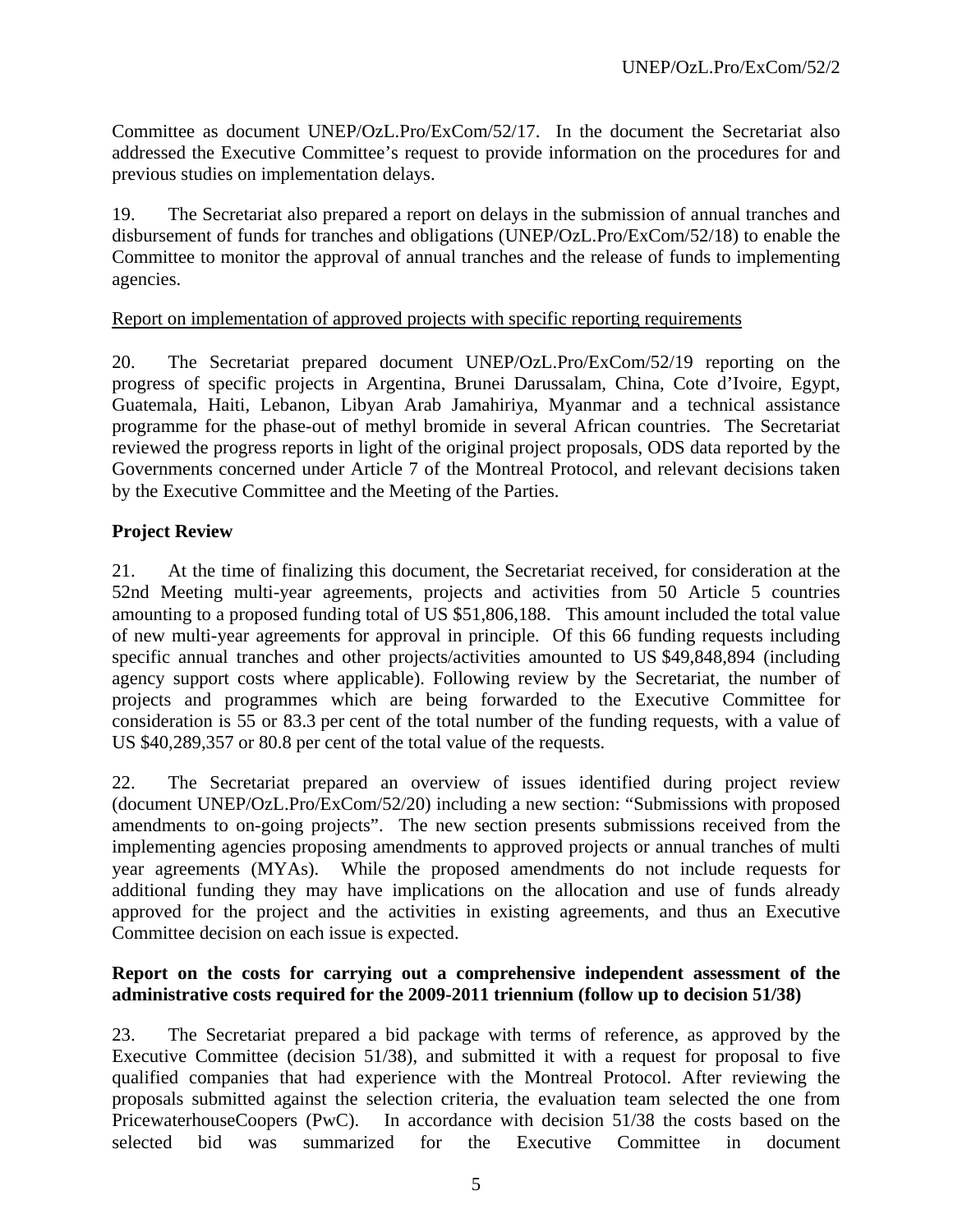UNEP/OzL.Pro/ExCom/52/50. An amended budget for the study was also prepared and can be found in the document UNEP/OzL.Pro/ExCom/52/50.

## **Progress report on a study on the treatment of unwanted ODS to be submitted to the Nineteenth Meeting of the Parties (follow up to decision 50/42)**

24. As a follow up to decision 50/42 the Secretariat developed terms of reference for the study on unwanted ODS. The tender process and contractual arrangements were being carried out by UNON in Nairobi. The Secretariat reviewed the technical content of the proposals and met with UNON to discuss details of the contractual process and the associated costs. A status report was provided in UNEP/OzL.Pro/ExCom/52/51.

## **Provisional 2006 accounts**

25. The Secretariat reviewed the document on the provisional 2006 accounts prepared by the Treasurer and reviewed the 2006 accounts of the Secretariat's budget (document UNEP/OzL.Pro/ExCom/52/53).

## **Documents and policy papers prepared by the Fund Secretariat**

26. Of the documents submitted for consideration at the  $52<sup>nd</sup>$  Meeting, the following were prepared by the Fund Secretariat:

- Provisional agenda and annotated agenda;
- Secretariat activities:
- Status of contributions and disbursements (jointly with the Treasurer);
- Report on balances and availability of resources;
- Evaluation of the implementation of the 2006 business plans;
- Final report on priorities for the triennium 2006-2008 beyond the needs identified by the model rolling three-year phase-out plan, taking into account the remaining unallocated funds for the triennium (follow-up to decision 50/6);
- Status/prospects of Article 5 countries in achieving compliance with the initial and intermediate control measures of the Montreal Protocol;
- Extended desk study on incentive programmes for retrofits;
- Final report on the evaluation of the Compliance Assistance Programme (CAP);
- Consolidated progress report as at 31 December 2006;
- Evaluation of the implementation of the 2006 business plans;
- Project implementation delays;
- Annual tranche submission delays;
- Report on implementation of approved projects with specific reporting requirements;
- Overview of issues identified during project review;
- Bilateral cooperation;
- Comments and recommendations on the 2007 work programmes amendments of UNDP, UNEP, UNIDO and the World Bank (4 documents);
- Report on the costs for carrying out a comprehensive independent assessment of the administrative costs required for the 2009-2011 triennium (follow up to decision  $51/38$ ;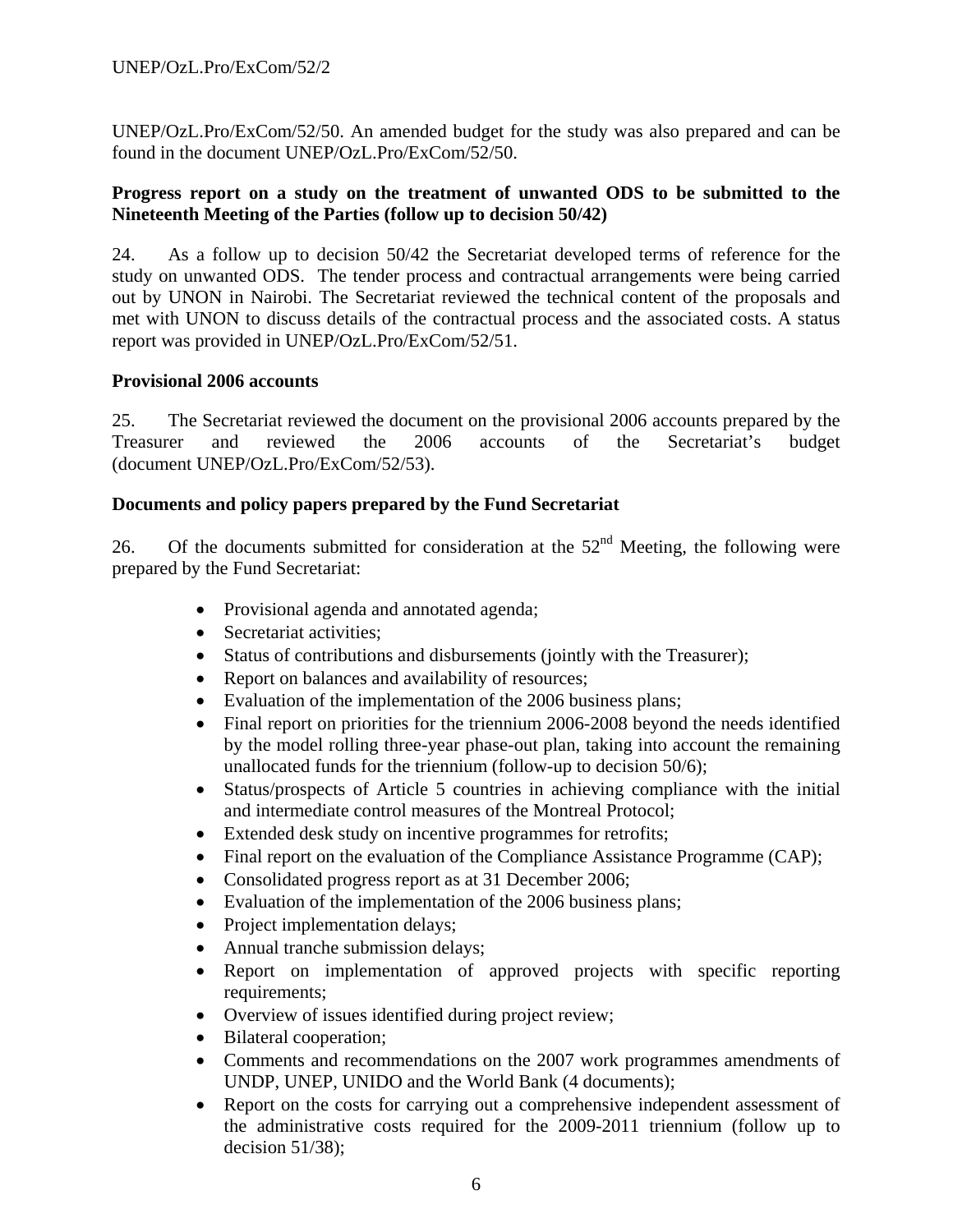- Progress report on a study on the treatment of unwanted ODS to be submitted to the Nineteenth Meeting of the Parties (follow up to decision 50/42);
- Consideration of the issue of CTC use as feedstock and process agents, and the co-production of CTC in Article 5 countries, taking into consideration the study of the Technology and Economic Assessment Panel (TEAP) on global CTC emissions (follow-up to decision 51/36);
- Draft report of the Executive Committee to the Nineteenth Meeting of the Parties;

## **Meetings attended and missions undertaken**

## Missions of the Chief Officer

## *Rome, Italy (26 - 30 March 2007)*

27. The Ozone Secretariat wrote to the Chief Officer on 14 March 2007 regarding the follow-up to decision XVIII/12, which requested Technology & Economic Assessment Panel (TEAP) following the workshop on the Intergovernmental Panel on Climate Change/TEAP special report, to carry out work further work on HCFCs, and the Ozone Secretariat to facilitate consultations with relevant bodies including the Multilateral Fund Secretariat. The letter also proposed an approach for TEAP, based on inter alia making use of HCFC surveys and the study prepared by Germany presented to the 51st Meeting of the Executive Committee. On that basis, and following discussions with the TEAP Co-chairs, the Chief Officer participated as an observer in the relevant sessions of the 2007 TEAP Meeting which took place in Rome.

#### Brussels, Belgium 15-16 April

28. The Chief Officer was invited to be a member of the Planning Committee for an International Workshop on HCFCs sponsored by the European Commission's DG Environment and DG Research that was organized on their behalf by ICF Consulting. In that capacity she participated in the first meeting of the Planning Committee that took place in Brussels Belgium on 16 April. She also participated in a further meeting of the Planning Committee in Nairobi on 2 June.2007 (see paragraph 29) .

#### *Nairobi, Kenya (1- 9 June 2007)*

29. The Chief Officer attended the Montreal Protocol meetings held in Nairobi in June. She was accompanied by the Deputy Chief Officer and a number of Senior Programme Officers who attended meetings relevant to their programme of work. The meetings included the following:

- Planning Committee for an International Workshop on HCFCs (2 June)
- 4th Meeting of the Stockholm Group in Nairobi (2-3 June 2007)
- Dialogue on key future challenges to be faced by the Montreal Protocol (2-3 June) 2007)
- 27th Meeting of the Open-ended Working Group of the Parties to the Montreal Protocol (4-7 June 2007)
- 38th Meeting of the Implementation Committee under the Non-compliance Procedure (8-9 June)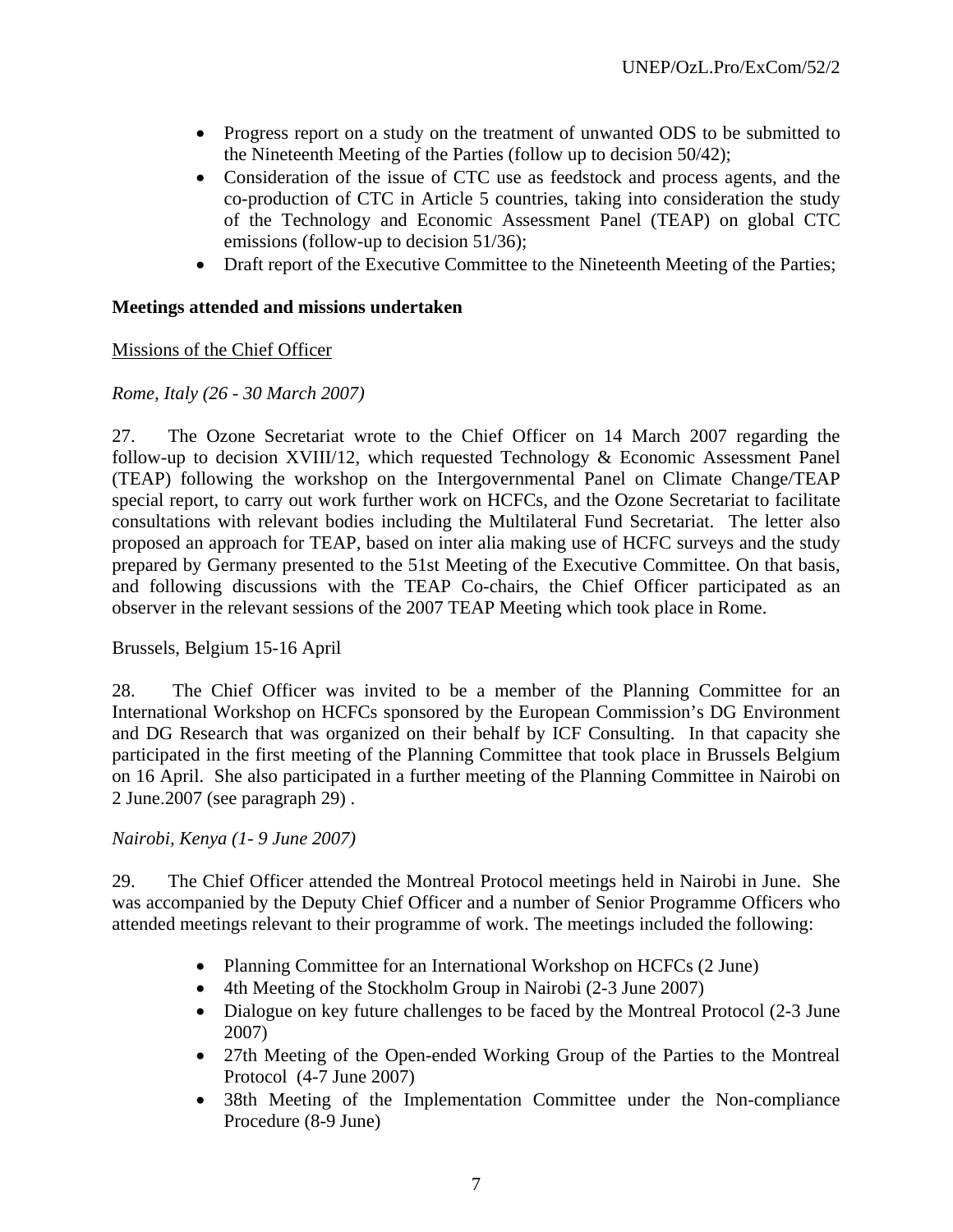# *Suzho City, Jiangsu Province, China (1 - 2 July 2007)*

30. The Chief Officer, accompanied by the Deputy Chief Officer and the Chair of the Executive Committee, took part in a special ceremony to celebrate the accelerated phase-out of CFCs and halon in China. The ceremony and subsequent information seminar was attended by the Vice-Minister of SEPA, the Executive Secretary of the Ozone Secretariat, several members of the Executive Committee, CFC/halon producers, HCFC producers, ODS consuming industries and international agencies. The Chief Officer delivered an opening statement on behalf of the Multilateral Fund. The Secretariat also made a presentation on future issues related to HCFCs.

#### Missions of other Secretariat staff

#### *Thimpu, Bhutan (6–16 April 2007)*

31. A Senior Programme Officer attended the Joint Network Meeting of Southeast Asia and the Pacific and South Asia. He gave an opening statement at the meeting and made several presentations on recent decisions of the Executive Committee, the CAP evaluation, the status of the ODS destruction study, and monitoring and verifications mechanisms.

*Costa Rica (14 – 19 April 2007) and Panama City (19– 20 April)* 

32. The Senior Monitoring and Evaluation Officer (SMEO), a Senior Programme Management Officer and a consultant travelled to Costa Rica in order to prepare a country case study regarding the evaluation of the incentive programme for retrofits of refrigeration equipment in the commercial and industrial end-users sectors. The SMEO met with officials from the Ministry of Environment and held other discussions on evaluation issues with the Ozone Unit, UNDP country office, end-user beneficiaries and representatives of the refrigeration association in Costa Rica.

33. In Panama City the SMEO visited the UNEP Regional Office for the Latin America and the Caribbean (ROLAC) to discuss the draft evaluation report on CAP activities in the region with the Regional Director of UNEP ROLAC and the CAP team.

*Hanoi, Viet Nam (10 - 18 June 2007)* 

34. The SMEO travelled to Viet Nam together with two consultants to prepare a country case study for the evaluation of management and monitoring of national phase-out plans (NPPs).

*Washington D.C., USA (1 2- 15 June, 2007)* 

35. One senior officer from the Secretariat participated in part of the Thirty-first meeting of the GEF Council in June 2007. The meeting addressed, among other topics, relations with multilateral environmental conventions and the new strategies for GEF focal areas including a strategy related to ozone, and the role of the GEF and its Secretariat vis-à-vis HCFC projects.

*Vienna, Austria (1-3 July)* 

36. A Senior Programme officer participated in an expert group meeting on designing mechanisms to facilitate the removal of barriers to chiller replacements organized by UNIDO.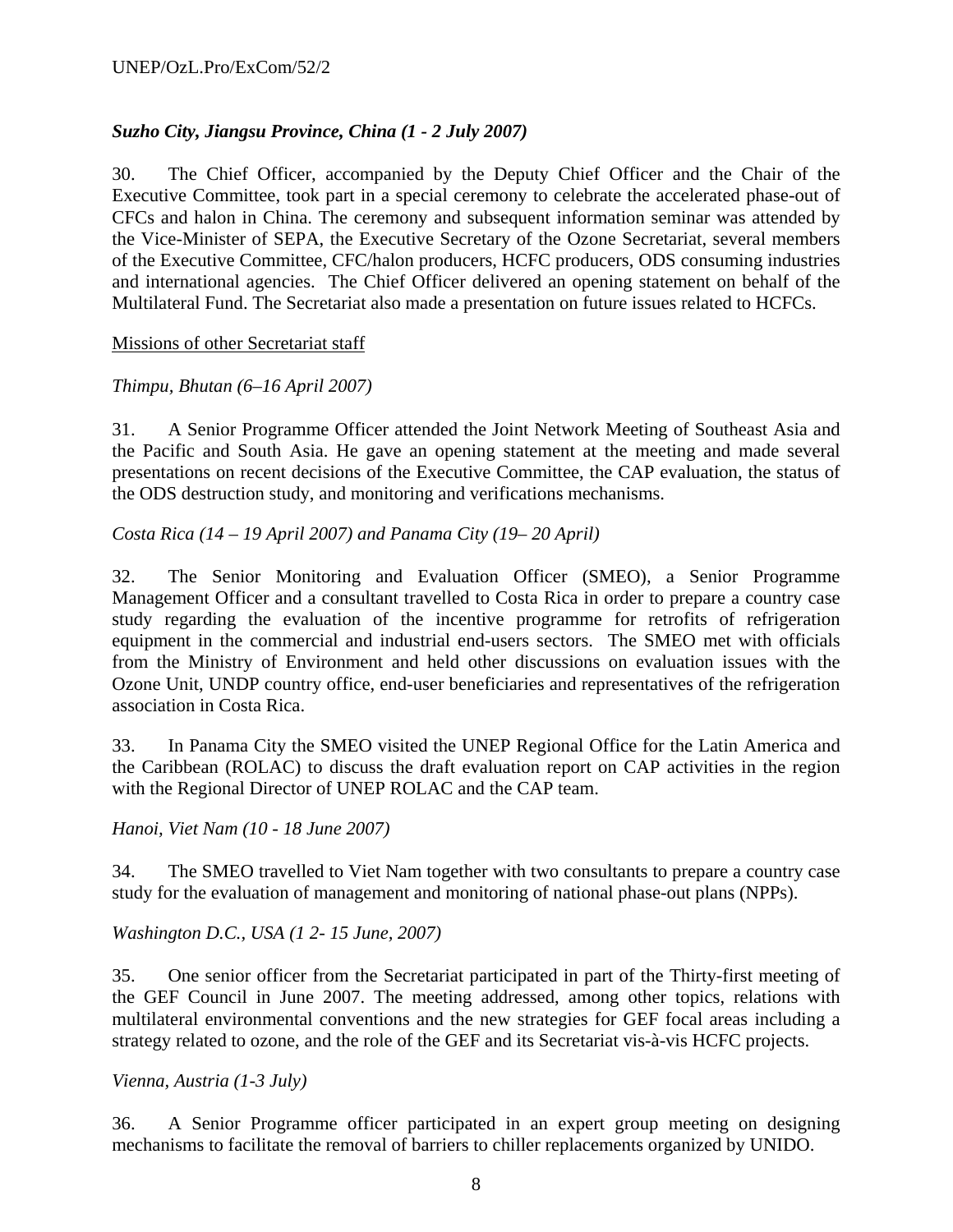## *Other network meetings*

37. The meeting of the Ozone Officers Network for West Asia took place in Sana'a, Yemen from 6-10 May 2007. Unfortunately the Fund Secretariat was not able to be represented. However the Secretariat provided the meeting coordinator with presentations on the recent decisions of the Executive Committee, on refrigerant management plan (RMPs) and on terminal phase-out management plans (TPMPs) for low-volume-consuming countries (LVCs).

## **Cooperation with Multilateral Environmental Agreements (MEAs) and other organizations**

38. Mr. Maged Younes, the Acting Executive Secretary of the Stockholm Convention /the Head of the Chemicals Branch (UNEP/DTIE), visited the Secretariat on 23 April 2007 for discussions with the Chief Officer, the Deputy Chief Officer and one senior programme officer. Discussions centered on areas of possible cooperation between the Multilateral Fund and the Chemicals Branch and the Stockholm and Rotterdam conventions, in particular as a follow-up to the outcome of the International Conference on Chemicals Management (ICCM) and its Overarching Policy Strategy which requested "more effective use of and building upon existing sources of relevant global funding, including by inviting the Global Environment Facility and the Montreal Protocol on Substances that Deplete the Ozone Layer and its Multilateral Fund for the Implementation of the Montreal Protocol within their mandates to consider whether and how they might support implementation of appropriate and relevant Strategic Approach objectives".

39. Following this meeting Head of the Chemicals Branch invited the Chief Officer to the SAIMC donors' meeting in Paris on 11 June 2007, that was arranged as an opportunity for donors to have preliminary discussions on possible strategies for strengthening the base for SAICM implementation.

40. The Chief Officer was also invited to take part in a Stakeholder Workshop regarding capacity building related to Multilateral Environmental Agreements (MEAs) in African, Caribbean and Pacific (ACP) countries, which took place in Brussels, Belgium, on 27 March 2007. The stakeholder workshop was held as part of a formulation study to draft a financing proposal on assisting ACP countries to build capacity related to the negotiations, ratification and implementation of MEAs.

## **Secretariat staffing**

41. Ms. Cristina Zucca, Associate Executive Assistant, left the Secretariat in June to take up a post in the Division of Environmental Law and Conventions in UNEP Nairobi.

42. In line with UNEP general policy to provide environmental convention secretariats with staff support from the 13 per cent programme support cost generated from their budgets, the Secretariat obtained funding for an IMIS assistant at G-6 level and an Associate Human Resources Officer at P-2 level. The recruitment for these posts has been initiated in the UN Galaxy system. The Secretariat was successful in obtaining the services of a 6 month intern at no cost to the Multilateral Fund.

43. In collaboration with UNEP, the Secretariat finalized the job description for the P-5 Treasury post (Administrative and Fund Management Officer) as a follow-up to decision 51/39, and the post has been advertised in the UN Galaxy system.